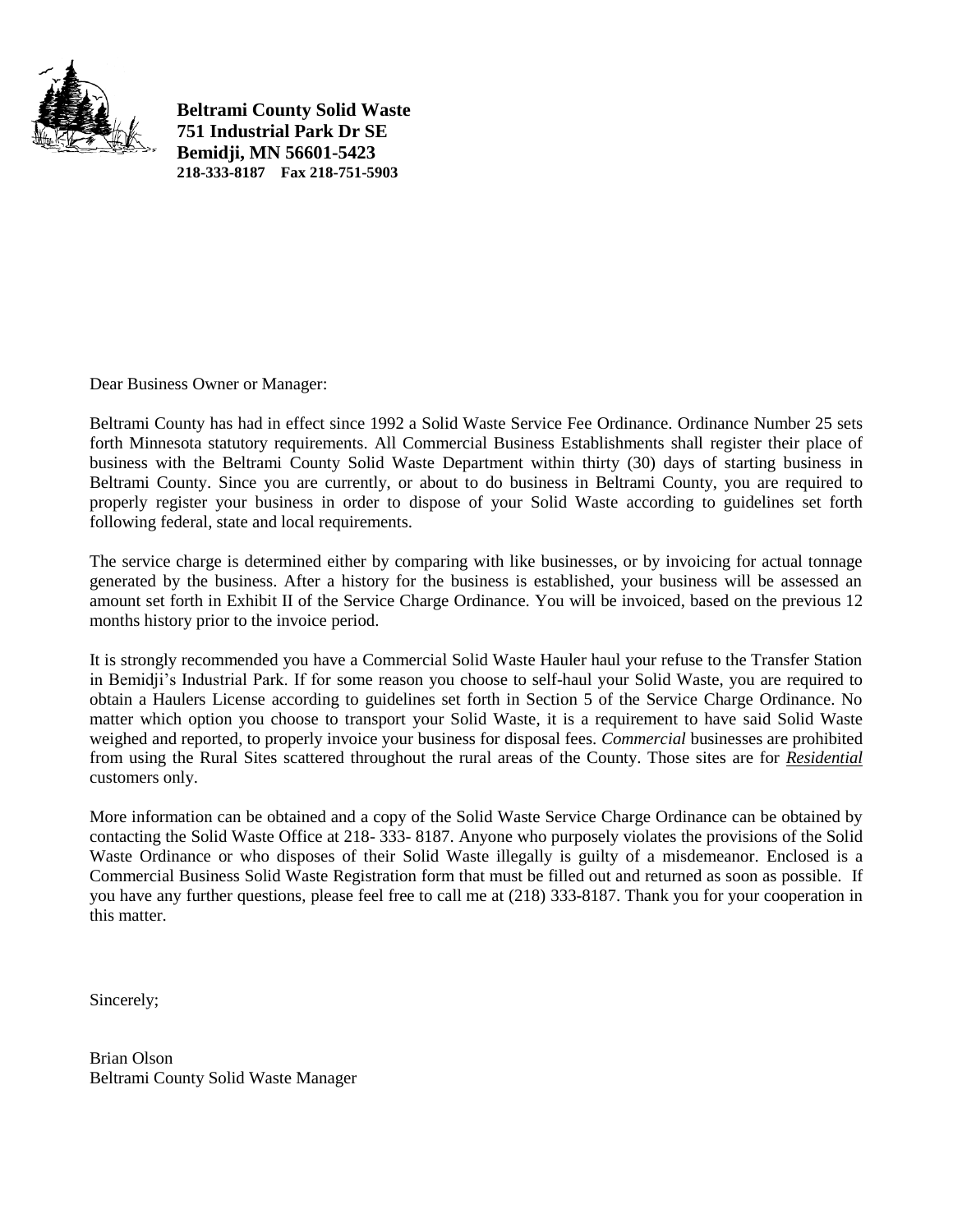

**Beltrami County Solid Waste 751 Industrial Park Dr SE Bemidji, MN 56601-5423 218-333-8187 Fax 218-751-5903**

Solid Waste Registration Form

|                                                         |                                                                            | Address experience and the set of the set of the set of the set of the set of the set of the set of the set of the set of the set of the set of the set of the set of the set of the set of the set of the set of the set of t |
|---------------------------------------------------------|----------------------------------------------------------------------------|--------------------------------------------------------------------------------------------------------------------------------------------------------------------------------------------------------------------------------|
|                                                         |                                                                            |                                                                                                                                                                                                                                |
|                                                         |                                                                            |                                                                                                                                                                                                                                |
|                                                         |                                                                            |                                                                                                                                                                                                                                |
|                                                         |                                                                            | Billing Address Name                                                                                                                                                                                                           |
|                                                         |                                                                            |                                                                                                                                                                                                                                |
|                                                         |                                                                            | $City$ $City$ $State$ $Line$ $Zip Code$ $Line$                                                                                                                                                                                 |
|                                                         |                                                                            |                                                                                                                                                                                                                                |
|                                                         | Preferred Method to Receive Invoices: $\Box$ Email $\Box$ Mail $\Box$ Both |                                                                                                                                                                                                                                |
|                                                         |                                                                            |                                                                                                                                                                                                                                |
| Do You Own Property Business Is Located On? • Yes • No  |                                                                            |                                                                                                                                                                                                                                |
|                                                         |                                                                            | If No, Please Indicate Property Owner Name                                                                                                                                                                                     |
|                                                         |                                                                            |                                                                                                                                                                                                                                |
|                                                         |                                                                            | $City$ $City$ $State$ $State$ $Zip Code$                                                                                                                                                                                       |
|                                                         |                                                                            |                                                                                                                                                                                                                                |
|                                                         |                                                                            | Solid Waste Hauler Name                                                                                                                                                                                                        |
|                                                         |                                                                            | If This Business Is Already Registered Please Include Account Number                                                                                                                                                           |
|                                                         |                                                                            | This information must be as complete and accurate as possible. Please mail to the address above or                                                                                                                             |
| give to your hauler.                                    |                                                                            |                                                                                                                                                                                                                                |
|                                                         |                                                                            |                                                                                                                                                                                                                                |
| Beltrami County Assigned Account Number________________ |                                                                            |                                                                                                                                                                                                                                |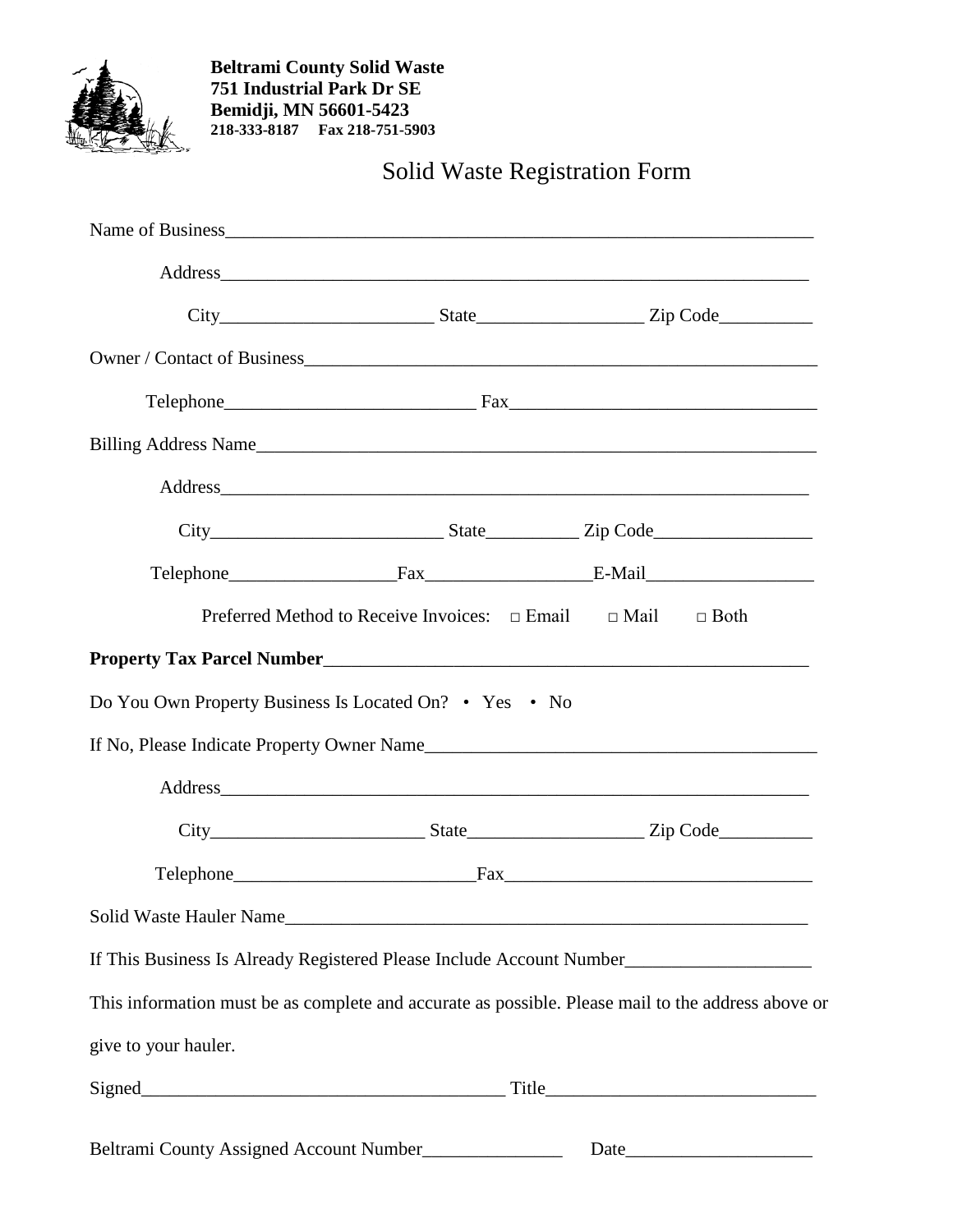## **BELTRAMI COUNTY INDUSTRIAL WASTE MANAGEMENT PLAN**

## **LETTER TO TRANSFER STATION CUSTOMER – TRANSFER STATION CUSTOMER QUESTIONNAIRE**

Dear Customer:

As your designated Transfer Station, we must comply with certain rules and regulations established by the Federal government and the Minnesota Pollution Control Agency (MPCA). To enable us to handle your waste safely and dispose of it in an environmentally sound manner, we periodically ask that you complete the questionnaire on the reverse of this letter.

For the purpose of this policy we have defined certain wastes as "Special Wastes". If you generate any of these wastes which are described in the questionnaire, be aware that some of them may require special handling or special disposal at sites that are approved to handle that waste.

After you have completed the questionnaire, we will assist you with the proper management and disposal of your special wastes. Please indicate the name and telephone number, including extension, of the person you wish for us to contact if necessary.

| Name  | Telephone_ |
|-------|------------|
| Title | Extension  |

If you have any questions, please call me at your convenience.

Very truly yours,

Brian Olson, Beltrami County Solid Waste Officer (218)333-8187